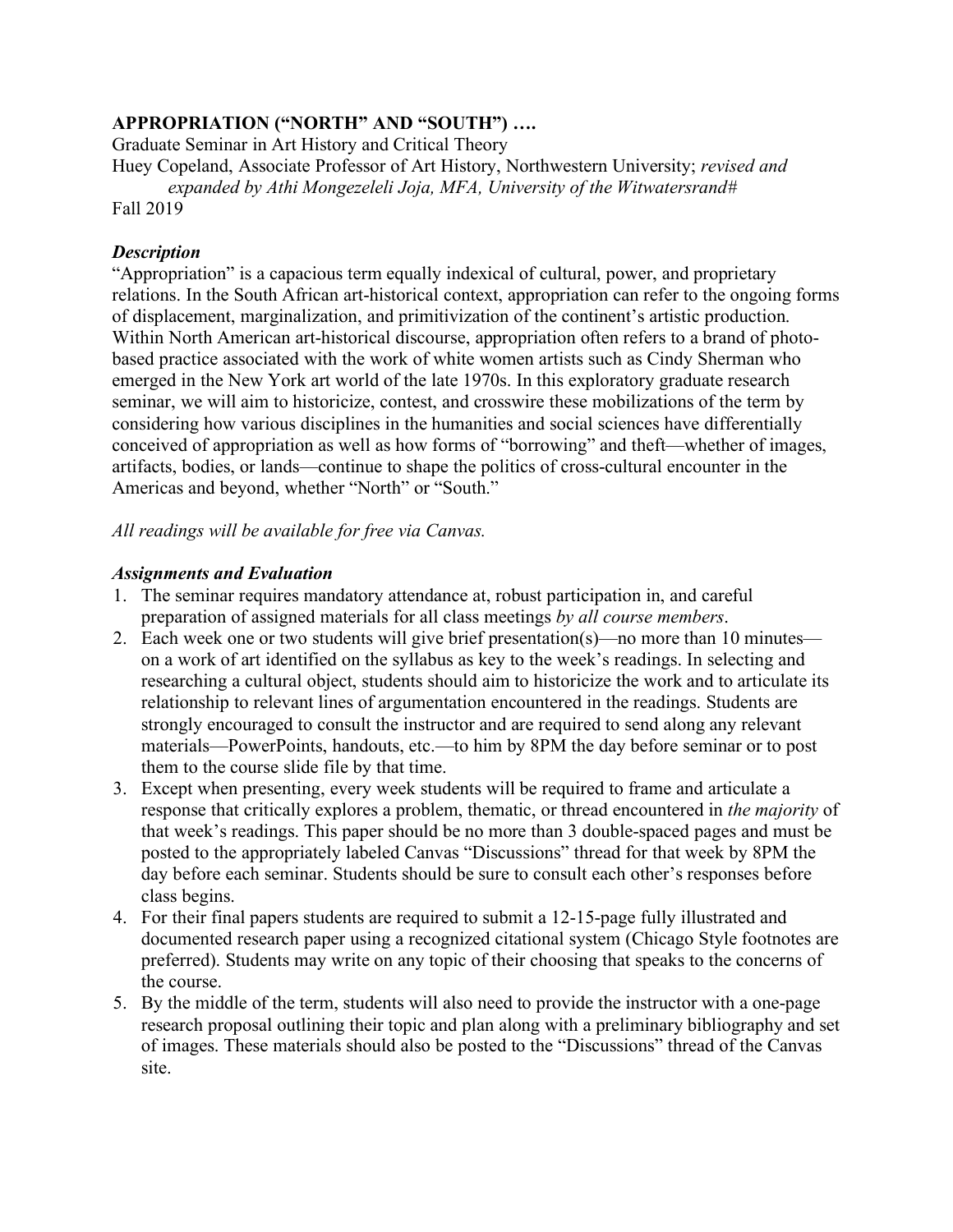6. During the last class, each student will give a brief illustrated PowerPoint presentation that lays out the thesis of their final paper. The PowerPoint file—with a clearly articulated thesis statement on the 1<sup>st</sup> slide—must be emailed to the instructor by 8PM on the day before class presentations and the revised abstract should be posted to the "Discussions" thread for review by your peers at that same time. On the last day of class, each student will have 10 minutes to engage questions, comments, and criticisms on their final paper.

*All papers should be double-spaced and typed in 12-point font with 1-inch margins on all sides of each page. As goes without saying, plagiarism in any form will not be tolerated.*

# *Course Schedule*

*In the schedule below, Joja's contributions are italicized and marked with an #; recommended not required—materials are listed at the end of each week and marked with an \*. While these texts are optional for the group, students presenting should make sure to engage these materials.*

# **Week 1: As Art-Historical Consideration**

## *Presentation: Pablo Picasso,* **Les Demoiselles d'Avignon***, 1907*

- Dale Kinney, "Introduction," in *Reuse Value: Spolia and Appropriation in Art and Architecture from Constantine to Sherrie Levine*, ed. Richard Brilliant and Dale Kinney (New York: Ashgate Publishing, 2011), 1-11.
- David Evans, ed., *Appropriation (Whitechapel: Documents of Contemporary Art)* (Cambridge, MA: MIT Press, 2009), 12-47.
- Robert Nelson, "Appropriation," in *Critical Terms for Art History,* ed. Robert S. Nelson and Richard Shiff (Chicago: University of Chicago Press, 1996), 116-128.
- Yve-Alain Bois, "On the Uses and Abuses of Look-alikes," *October* 154 (Fall 2015): 127-149.
- W. J. T. Mitchell, "Imperial Landscape," in *Landscape and Power*, ed. W. J. T. Mitchell, 2nd ed. (Chicago: University of Chicago Press, 2002), 5-34.
- Hal Foster, "The 'Primitive' Unconscious of Modern Art," *October* 34 (Autumn 1985): 45-70.
- Anne M. Wagner, "(De) Generation," in *Mother Stone: The Vitality of Modern British Sculpture,* (New Haven: Yale University Press, 2005), 193-243; 286-293.
- #Colin Richards, "Desperately Seeking 'Africa'," in *Art from South Africa, Museum of Modern Art, Oxford Catalogue* (London: Thames and Hudson, 1990), 35-44.

*Art historian and critic Colin Richards treats the assumptions that underwrite the concept of "transitional art." This term refers to artistic objects of so-called primitive cultures transitioning from tribal to modern practices. Or, put differently, the in-between sphere between "primitive" and modern expressions, to which the former is eventually set to arrive. Richards points to how this conception iterates impulses of Eurocentrism, where "the Other" not only needs to play a catch up game, but also where "the West" is the standard by which the other must be judged. Richards helps us understand the dynamics of appropriation by naming and the racist nomenclatures of western art discourse.*

\*Simon Gikandi, "Picasso, Africa, and the Schemata of Difference," *Modernism/Modernity* 10.3 (September 2003): 455-480.

## **#***Week 2: As Imperial Shadow and Precarious Concept*

*This section considers the enduring legacies of colonial and imperial power in societies and in knowledge production processes in particular. Such endurance is like a shadow, cast over every*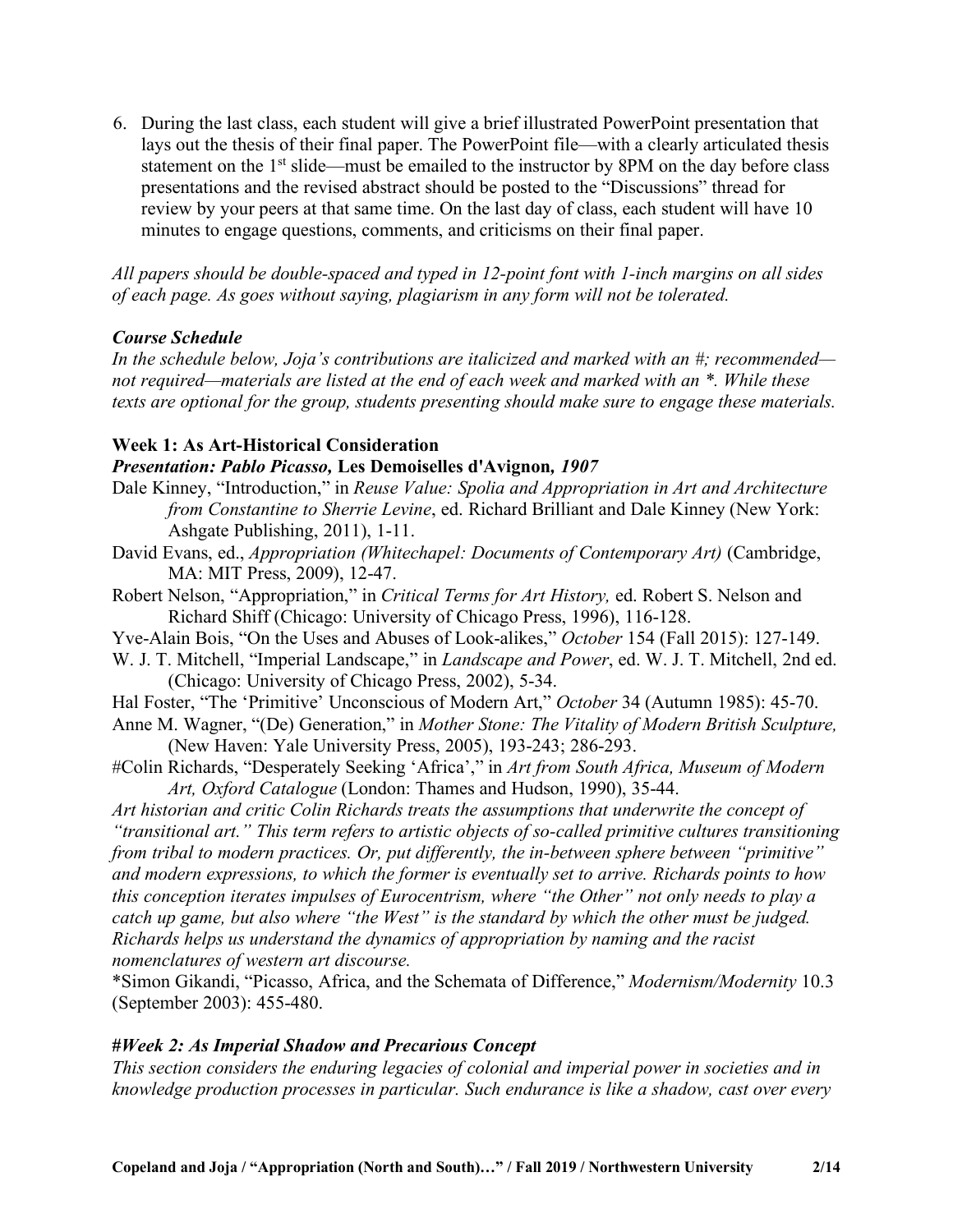*sphere of thought production (be it deliberately or not) that reinforces or subverts what can be known, said, or thought. Accordingly, this week's readings raise the question of coloniality (understood discursively) as a problematic that cannot be easily dismissed by cosmetic or symbolic shifts, but one that must be understood as a structuring episteme. At the same time, this section attempts to situate and think about the prospect of circulation and translation of theories and their vulnerability, under the broad theme of appropriation, to suggest or signal the open availability of colonized subjects. This long shadow of coloniality can then be considered as one that continually repositions itself under different contexts for further extraction from and dispossession of its supposed subjects.*

## *Presentation: Dumile Feni,* **African Guernica***, 1967*

*This is one of the most well known works by South African anti-apartheid artist, Dumile Feni, that is part of his extensive pre-exile (1968) repertoire; the piece is entitled* African Guernica*, after Picasso's mural painting (1937). As part of this section about traveling concepts, translation and appropriation, Dumile's work is one of the more fitting examples for an interesting contemplation of the itinerancy of ideas, and sometimes, the unthought or unthinkable presupposition behind such works. Why replicate Picasso? What is Dumile doing or thinking when he cites one of the world's most famous artists' work in order to place emphasis on black suffering? What does this particular citation tell us, not just as analogy for but also as an instantiation of the plight of blacks?*

Edward Said, "Traveling Theory Reconsidered," in *Reflections in Exile and Other Essays* (Cambridge, MA: Harvard University Press, 2000), 436-452*.*

*In this article, literary scholar and author of the seminal text* Orientalism*, Edward Said, revisits his earlier article "Traveling Theory" (1982), which had set out to show the itinerancy and translatability of ideas and theories beyond their original contexts, authors, and intended meanings. In the earlier piece and in its reconsideration, Said theorizes this movement by way of a demonstrative retrospection, showing how Hungarian critic and philosopher György Lukács's notion of reification, from his well-known* History and Class Consciousness *(1923), has not only re-articulated Hegelian dialectics in its own right, but has also, somewhat like a true theoretical term, remained constantly unfixed or always in flight. This rearticulation via Lukács's several interlocutors brought fresher and disparate tributaries as it "voyaged elsewhere." To truly express this elsewhere, Said looks to Frantz Fanon's* The Wretched of the Earth*, as another moment where reification seems differently instantiated, i.e. in a colonial set-up. Tracing the parallels between Lukács and Fanon, Said points to the moments of convergence and of separation in their theoretical dispositions but also of theory as well — that is, as a restless, traveling and constantly reconfigured enterprise.*

Eve Tuck and Wayne Yang, "Decolonization Is Not a Metaphor," *Decolonization* 1.1

(September 2012): 1-40; https://jps.library.utoronto.ca/index.php/des/article/view/18630. *This text explores the conceptual abuses and appropriations of the term decolonization in academic forums and related discursive spaces. Tuck and Wang, as thinkers largely situated in ethnic studies scholarship, consider decolonization as a political undoing or praxis, inclusive of theory, that sets out to dislodge and ultimately to properly usurp the colonial relations of power. Turning to decolonization in the era where the term has lost both its political agency and effectiveness—the academic fetishization of decolonization as a discursive, or better, metaphoric instantiation—Tuck and Wang argue that these faddish interests proceed by gestures of evisceration, as all metaphors do. Following on Frantz Fanon's notion of decolonization, the authors contest how such radical terms are reduced to empty and fashionable signifiers that*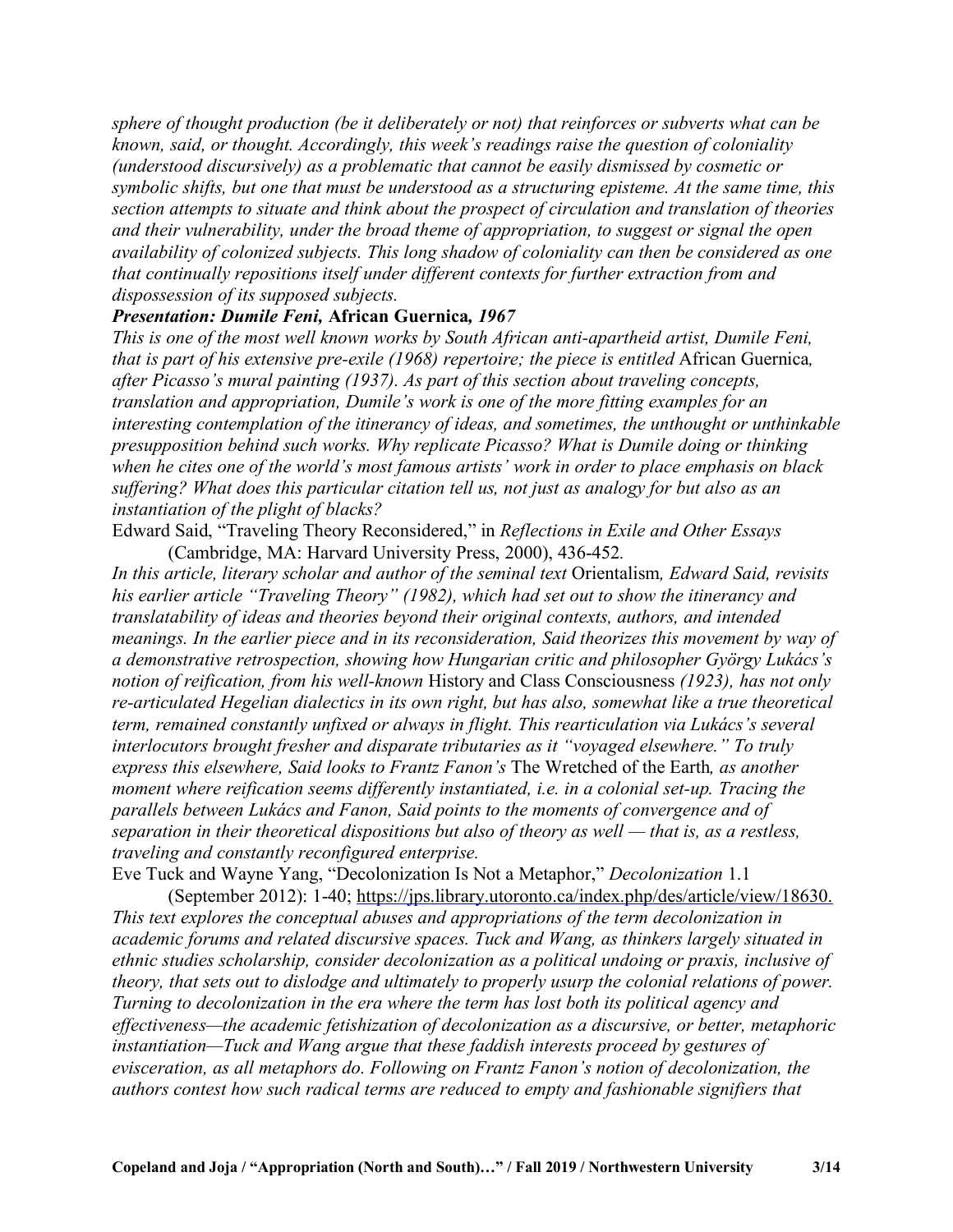*basically could stand in for anything, except what they truly intend to contest. From this text, we learn that such generalization is part of the very strategic dilutions that constantly derail and divert anti-colonial and anti-imperial agendas, which, in the final analysis, seek to take back what colonialists have stolen from colonized and oppressed peoples.*

Ndumiso Dladla, "Towards an African Critical Philosophy of Race: Ubuntu as a Philo-Praxis of Liberation," *Filosofia Theoretica* 6.1 (June 2017): 39-68.

*Thinking from the position of African philosophical hermeneutics, Ndumiso Dladla's article is a critical and generous exposition of the limited and limiting discourse on Ubuntu that largely sutures the unjust solidarity of the post-1994 dispensation in South Africa. Taking from the explanatory analytic of Ubuntu as inherently justice orientated in Mogobe Ramose's work, Dladla's essay considers how pervading theories of Ubuntu seem to acquiesce to the colonial/apartheid constitutional logic and paradigm. The mobilization of Ubuntu within the neoliberal and neocolonial condition, in many ways, shows us how the racist imperatives of capitalism have absolutely no boundaries and that black cultural ideas have no sovereign integrity in the face of white supremacy. As an extension of early pillaging and distortions of black bodies and histories, contemporary white supremacist discourses proceed by the same methods. For Dladla, however, an explanatory intervention is needed to debunk, and also provide, a truly Africanist perspective on Ubuntu as liberation's expressive philo-praxis.* Robert Nichols, "Theft is Property!: The Recursive Logic of Dispossession," *Political Theory* 46.1 (April 2017): 3-28.

*Nichols helps think through the concepts of property and theft, how they have been debated and deployed by various thinkers in the course of European political philosophy, history, and economics. Resonating with famous thinkers such as Pierre-Joseph Proudhon, with his classic slogan "Property is theft!" and Karl Marx's seemingly dated response to the anarchists, Nichols follows the longue durée of these variegated concepts in exploring how they have come to define contemporary questions of dispossession and expropriation in colonial and settler-colonial discourse. For Nichols, Proudhon's durable expression, instead of eliminating the fundamentals, tends to recuperate the core aspects of the originary sins of proprietary claims. If anything, this essay goes to the heart of not just land tenure and legalistic imperatives that govern the land question, but also speaks to a linguistic determinism that regenerates the problems that we think have been overcome. Here, appropriation emerges not only in terms of the manner of how concepts "travel" in history, but more potently, the endurance of what they invisibly presuppose* —*the recursive logics of proprietary discourse—in spite of the differing contexts or ideologies behind them.*

Pierre Macherey, "Figures of Interpellation in Althusser and Fanon," *Radical Philosophy* 173 (May/June 2012): 9-20.

*Pierre Macherey, one of Louis Althusser's lesser-known students, brings his "master" and a fellow Frenchman of Martinican descent, Frantz Fanon, into discursive relation via the concept of interpellation. Interpellation, for Althusser, is the process of subjectivization by the "ideological state apparatus" in which an individual becomes a subject. According to Macherey, Fanon's famous hail, "Look, a nigger!" constitutes the other side of this process, designating not so much a "turning into," but a "fixing" into an already established singularity and overdetermined entity. Here Macherey attempts to consider how the process of interpellation finds ways of subjectivizing by recourse to different means. In a sense, he delineates incompatible ways in which power "shows" itself to different people. Interpellation is one of the many ways in which appropriation is not only licensed/visible/operative but also imperative. So,*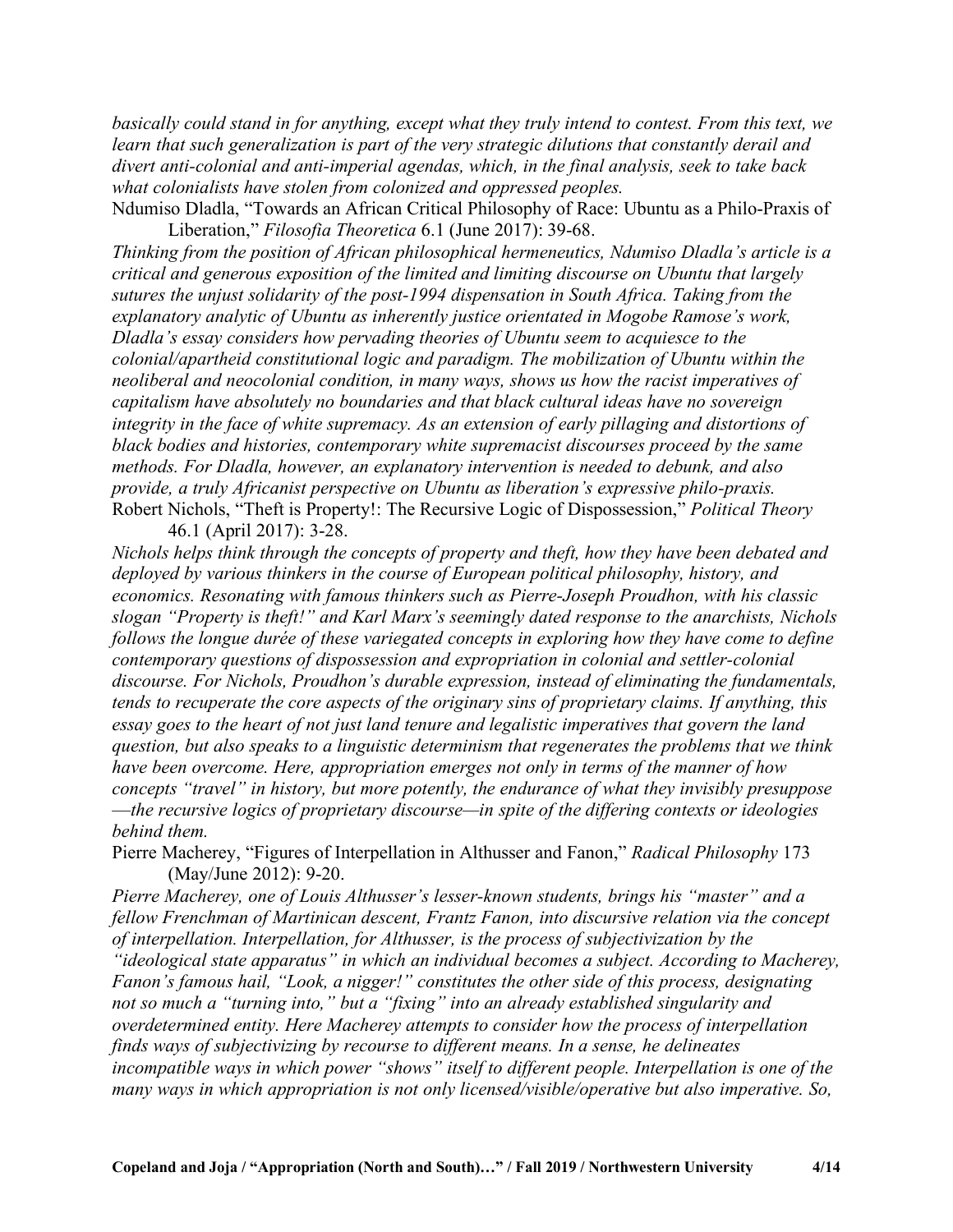we need to think not just of cultural appropriation, but also of appropriation itself as a means of *calling individuals into being or non-being as subjects and/or objects.*

### **Week 3: As Feminist Practice**

# *Presentation: Sherrie Levine,* **After Walker Evans***, 1981*

Douglas Crimp, "Pictures," *October* 8 (Spring 1979): 75-88.

- Craig Owens, "The Discourse of Others: Feminists and Postmodernism," in *The Anti-Aesthetic: Essays on Postmodern Culture,* ed. Hal Foster (Seattle: Bay Press, 1983), 57-83.
- David Evans, ed., *Appropriation (Whitechapel: Documents of Contemporary Art)* (Cambridge, MA: MIT Press, 2009), 81; 106-124.

Jean Baudrillard, "The Ecstasy of Communication," in *The Anti-Aesthetic: Essays on Postmodern Culture,* ed. Hal Foster (Seattle: Bay Press, 1983), 145-154.

Benjamin Buchloh, "Allegorical Procedures: Appropriation and Montage in Contemporary Art," *Artforum*, September 1982, 43-56.

Douglas Crimp, "Appropriating Appropriation," in *On the Museum's Ruins* (Cambridge, MA: MIT Press, 1995), 126-136.

- Johanna Burton, "Cultural Interference: The Reunion of Appropriation and Institutional Critique" and Anne Ellegood, "Mourning in America," in *Take It or Leave It: Image, Institution, Ideology* (Los Angeles: Hammer Museum, UCLA, 2014), 15-38.
- #Oyeronke Oyewumi, "Visualizing the Body: Western Theories and African Subjects," in *The Invention of Women: Making an African Sense of Western Gender Discourse* (Minneapolis: University of Minnesota Press, 1997), 1-30.
- *This is one of the most important texts that, generally speaking, debunks gender and its consequent struggles as contingent on a peculiarly European historical situation. As the opening chapter to* The Invention of Women*, Oyeronke interrogates how the European social and philosophical outlook's investment in ocularity is fundamental to its conquering attitude (that is, seeing as and through a biological lens). "Biology is destiny," she says. She then argues that as a foundation of that very metaphysical disposition, the concept of gender and its consequent feminisms is particular to, and a result of Eurocentrism. Treating gender as an invention and imposition of Euro-imperialism, Oyeronke considers how its biological determinist inquiry is discontinuous with most African societies, particularly those of the Yoruba. In a sense, this article plays a role in adding an odd sociological emphasis to the unaccounted for anterior assumptions, and later naturalizations, of gender as an existential and conceptual category in Western feminist discourse.*
- Scott Rothkopf, "Glenn Ligon: AMERICA," in *Glenn Ligon: AMERICA* (New York: Whitney Museum of American Art; New Haven, Yale University Press, 2011), 15-49.
- José Esteban Muñoz, "'The White to Be Angry': Vaginal Davis's Terrorist Drag," *Social Text* 52/53 (Autumn and Winter 1997): 80-103.
- \*Roland Barthes, "From Work to Text" and "The Death of the Author," in *Image Music Text*, ed. Stephen Heath (New York: Hill and Wang, 1977), 142-148; 155-164.

## **Week 4: As Racial Non/Event**

#### *Presentation: Eleanor Antin,* **Being Antinova***, 1983*

Huey Copeland, "Some Ways of Playing Antinova," in *Multiple Occupancy: Eleanor Antin's "Selves"*, ed. Emily Liebert (New York: Columbia University, The Miriam and Ira D. Wallach Gallery, 2013), 30-40.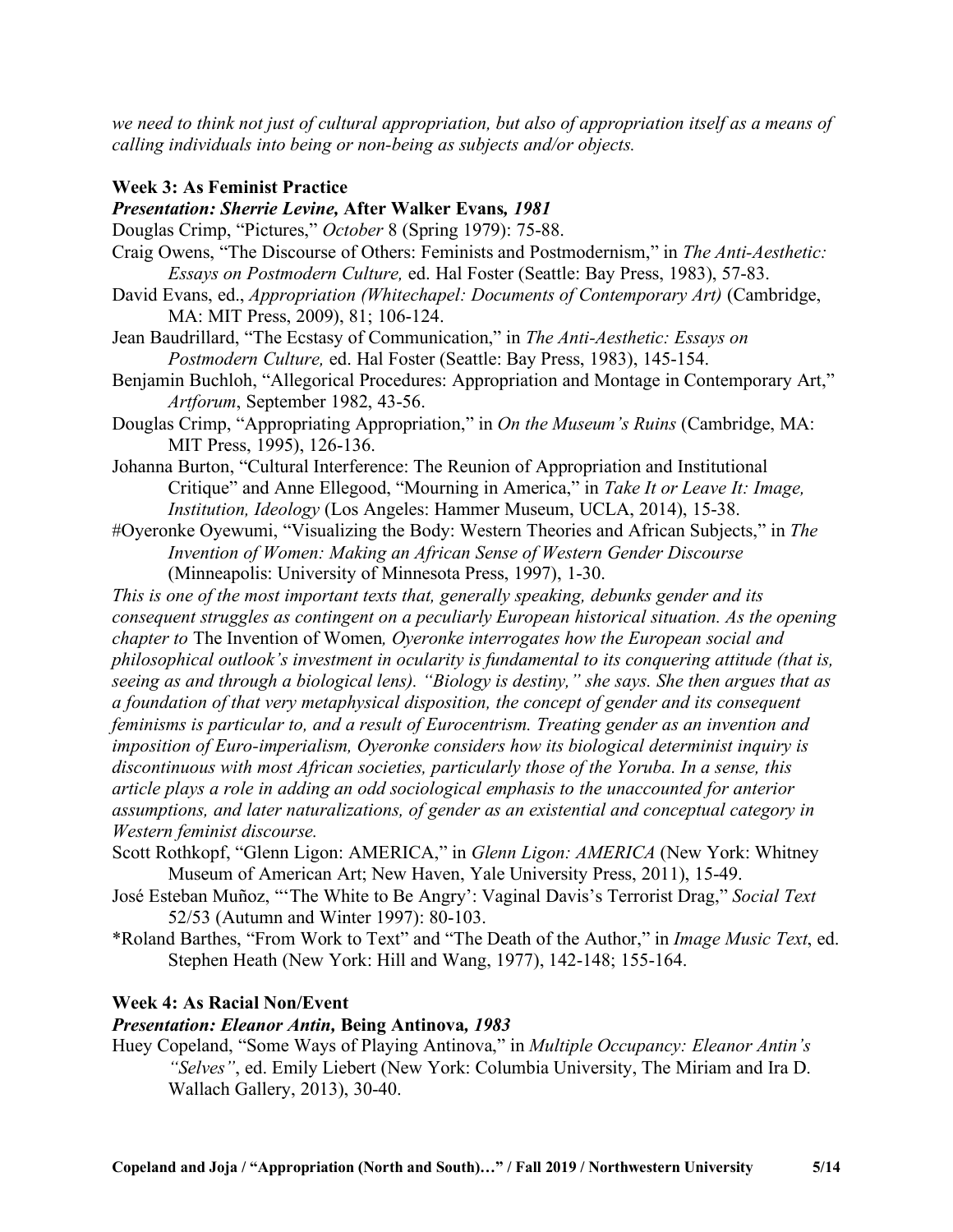- Brenda Dixon Gottschild, "Stripping the Emperor: George Balanchine and the Americanization of Ballet," in *Digging the Africanist Presence in American Performance: Dance and Other Contexts* (Westport, CT: Greenwood Press, 1996), 59-79.
- E. Patrick Johnson, "'Blackness' and Authenticity: What's Performance Got to Do with It," in *Appropriating Blackness: Performance and the Politics of Authenticity* (Durham: Duke University Press, 2003), 1-16; 315-318.
- Saidiya V. Hartman, "Innocent Amusements: The Stage of Sufferance," in *Scenes of Subjection: Terror, Slavery, and Self-Making in Nineteenth-Century America* (New York: Oxford University Press, 1997), 17-48; 208-215.
- Stephen M. Best, "Fugitive Sound: Fungible Personhood, Evanescent Property," in *The Fugitive's Properties: Law and the Poetics of Possession* (Chicago: University of Chicago Press, 2004), 29-98; 280-306.
- Frank B. Wilderson, III, "The Ruse of Analogy," in *Red, White & Black: Cinema and the Structure of U.S. Antagonisms* (Durham: Duke University Press, 2010), 36-53; 345-346.
- Athi Mongezeleli Joja, "Critical Reflections on 'Exhibit B' and the South African Art World," *Art South Africa* 13.2 (December 2014): 86-88.
- \*Eleanor Antin, *Being Antinova* (Los Angeles: Astro Artz, 1983).

## **#***Week 5: As Racialized License*

*This section provides texts that speak to the gratuitous violation and unrelenting commodification of, as theorist Jared Sexton has put it, "all black everything," especially the body, and to various problematic representations and appropriations. The week's readings consider appropriation as a metonym for the re-conquest of and license over black bodies of thought and practice, particularly as they enable the advancement of non-black others. The essays assembled here range across different periods and disciplines, subjects and ideologies. Africa is geographically represented as the central location of appropriation for millennia, a site of wanton extraction and drainage without any consequences.*

# *Presentation***:** *Beezy Bailey,* **Joyce Ntombe Saga** *(1992) and* **Ticket to the Other Side** *(2001; collaboration with Zwelethu Mthethwa)*

*These works by controversial South African artist Beezy Bailey help us think through the problematic of race and representation that is part of the South African artistic discourse.* Joyce Ntobe Saga *(Bailey's alter ego) is about how the white artist entered a local art competition in a black woman's name and won. The second work is a collaboration between Bailey and Mthethwa, with Bailey, in blackface, appearing in various scenes as a black woman.* Archie Mafeje, "Who Are the Makers and Objects of Anthropology?: A Critical Comment on

Sally Falk Moore's 'Anthropology and Africa'," *African Sociological Review* 1.1 (1997): 1-15.

*Mafeje questions the historical methods of* Anthropology in Africa (1994) *through a rather polemical review of Sally Moore's work. He centralizes unethical modes of knowledge production and the consequent relations they reestablish between anthropology and Africa, where the continent is fixed as an object—immobile, floating—with and without a past. Mafeje argues that under imperial imposition, anthropologists reproduce the similar traits of their colonial predecessors in spite of pontificated reforms. He situates this persistent/peculiar interest* in Africa as part of the trajectory of interest in alterity. Mafeje asks us to read this as a *paradigmatic constant that afflicts anthropological studies of Africa and its peoples as an extension of the proprietary relations that undergird numerous strains of European modernism.*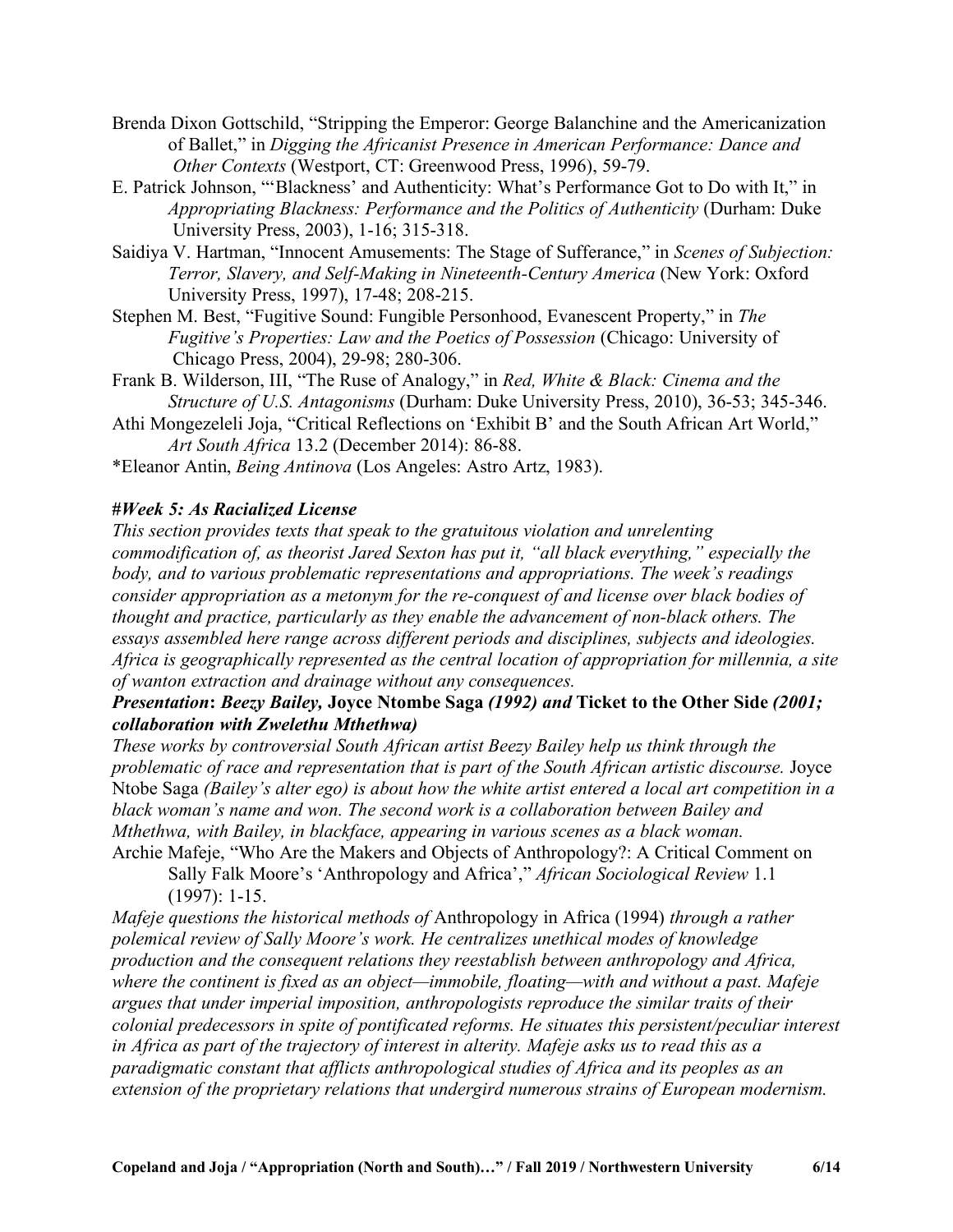Nicholas Thomas, "The European Appropriation of Indigenous Things," in *Entangled Objects: Exchange, Material Culture, and Colonialism in the Pacific* (Cambridge, MA: Harvard University Press, 1991), 125-184.

*Thomas introduces us to the colonial habits of collection of cultural items and objects in the Pacific. Through this text we are made aware of how various Europeans, whether as missionaries, explorers, soldiers, etc., acquired and accumulated objects of "curiosity." Collection, as Walter Benjamin argued, is the attempt at displacing and repositioning the acquired item. Thomas points us to that colonial impulse of seizure and greed, of objects fraught with or mired within larger questions of displacement. This itself, we learn, is born out of a perverse interest in collections of objects/souvenirs, not only as proof of European itinerancy and expansion but also as signs of difference. From this view, the capture of outsiders is methodically necessary, coextensive, dependent, and correlative with appropriation of their cultural paraphernalia as corroborative material. Within the concept of appropriation, this essay helps us understand the insatiable acquisition, interest, and consumption of strange objects that today fill colonial museums and living spaces.*

Okwui Enwezor, "Reframing the Black Subject: Ideology and Fantasy in Contemporary South African Representation," *Third Text* 11.40 (Autumn 1997): 21-40.

*This article remains one of the key texts in studying contemporary representational traditions in South Africa and their lasting legacy. Enwezor explores how representation of the black body by white artists in the wake of democracy is indexical of the refusal of "change" by the white possessive spirit, which continues to regard the black body as available property. Published in 1997, the essay created an uproar in the South African intellectual world, especially amongst white historians and anthropologists. As a result, a book edited by Brenda Atkinson and Candice Breitz entitled* Grey Areas: Representation, Identity and Politics in Contemporary South African Art *(1999) was prepared as a response to it. This particular essay helps us think through the tendencies, traditions, and habits in contemporary artistic theory and practice in which blackness remains circumscribed by racism. Enwezor interrogates this phenomenon and its supposed claim to criticality, connecting it to the historical processes by which the black body was not only subject and object but also the material basis for white discursive stimulation.* Nkiru Nzegwu, "Crossing Boundaries: Gender Transmogrification in African Art History,"

UCLA: James S. Coleman African Studies Center (2000), 1-38;

https://escholarship.org/uc/item/9c62v33t.

*Nkiru Nzegwu, following the exhibition* The Poetics of Line *by the notable anthropologist Simon Ottenberg, interrogates the discursive discrepancies and imperial occlusions that inform and operate in the ongoing curation of African artistic objects and Euro-American experts' continually unexamined access to them. She discusses how this discrepancy, often omitted, creates conditions of gendered discrimination, and in the end, displaces the contexts from which these objects emerged. Relying on the example of Ottenberg's show, on the Igbo visual system called Uli, originally made by women, Nzengwu brings us close to the kinds of research and curatorial interventions contemporary imperial approaches have to African art. Thus, appropriation also becomes an index to forms of systematic deletion, especially of African women's roles and agencies in social formations.*

Olu Oguibe, "Art, Identity and Boundaries: Postmodernism and Contemporary African Art," in *The Culture Game* (Minneapolis: University of Minnesota, 2004), 10-17.

*This article by Olu Oguibe is, in the final instance, an examination of the relational discrepancy that racial difference creates socially and discursively. Following an interview between white*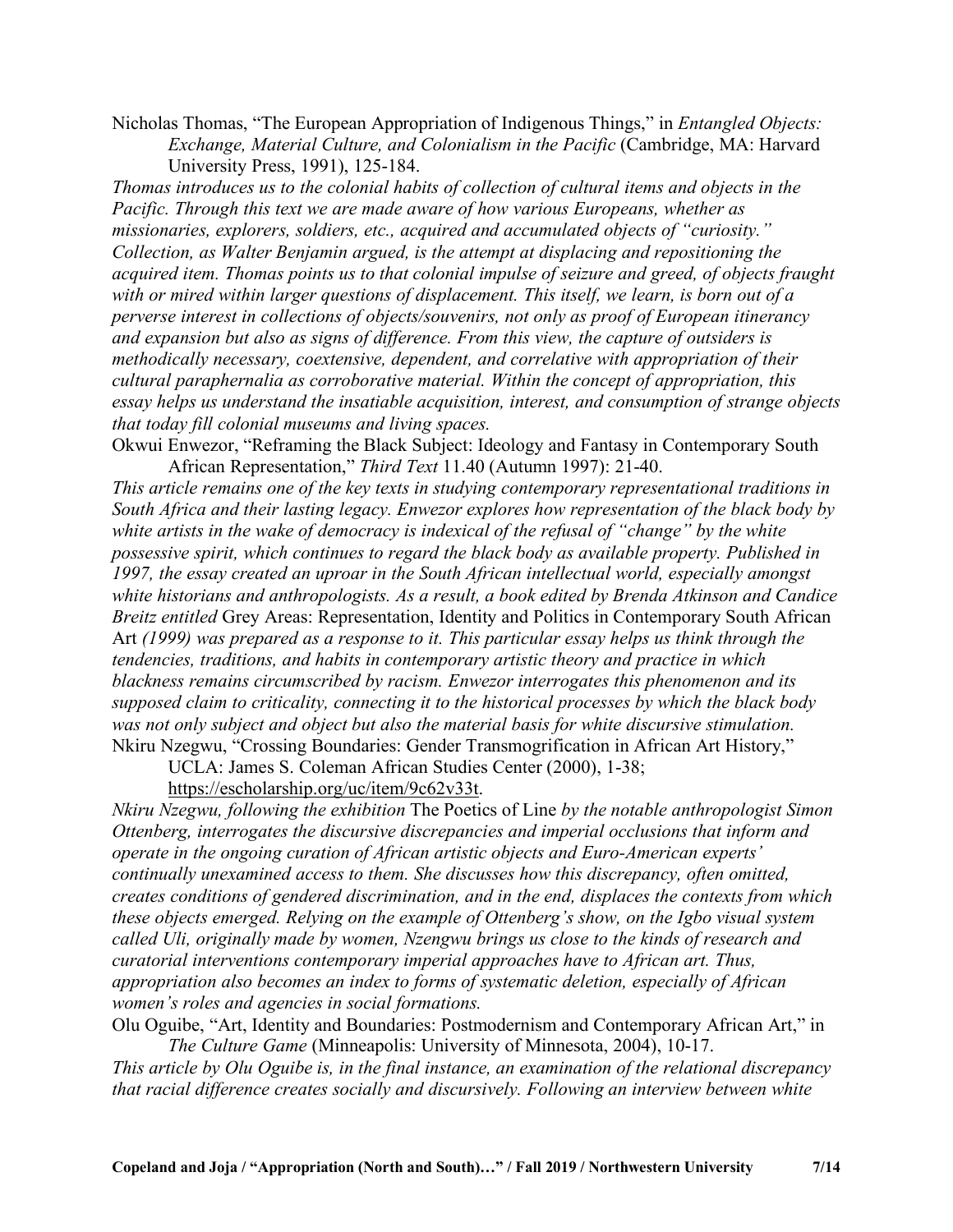*American art critic Thomas McEvilley and black Ivorian artist Outtara Watts, Oguibe dramatizes the tension that unfolds in their exchange. In so doing, Oguibe makes us aware of how racial discrepancy determines the particular hierarchies that exist between white critics, researchers, and thinkers and black African artists, the objects of study. Central to this critique is a fleshing out of the domineering approach in which the African artist is reduced to an anthropological specimen, rather than a maker of his works. Simply reading from the temperaments in the interview, Oguibe builds a case against the problematic methodologies and approaches used by many Western researchers and thinkers on Africa, Africans and African art to construct judgment. Appropriation, in this case, can be seen as an instance of existential displacement, a necessity for the obliterating sensibility that overdetermines racial relations.* T.J. Demos, "The Haunting: Renzo Martens' *Enjoy Poverty*," in *Return to the Postcolony:*

*Spectres of Colonialism in Contemporary Art* (Berlin: Sternberg Press, 2013), 97-126. *Enjoy Poverty: Episode 3*, directed by Renzo Martens, (Amsterdam, Gallerie Fons Welters,

2008) DVD.

*Demos interrogates the ethical motivations behind Dutch artist Renzo Martens's 2008 video*, Enjoy Poverty*, which shows the artist in a Conradian way, as he crisscrosses the Congo on a crusade to encourage the poor peasants to make financial sense of their "natural resource," poverty. In a somewhat self-ironizing tone, Martens encourages the locals to take after the various industries—largely pursued by various cultural, political, and humanitarian entities with messianic ambitions—to exploit themselves, albeit under his leadership. Demos connects this project's savior complex and hidden mimetic iterations of the colonial burden to practices among contemporary NGOs. In the process, he helps us to understand the specter of colonial paternalism and the latent violence of liberalism that animates Martens's parody.* Delinda Collier, "Introduction," in *Repainting the Walls of Lunda: Information Colonialism and*

*Angolan Art*, (Minneapolis: University of Minnesota, 2016), 1-28. *In this comprehensive introduction, Delinda Collier examines the trajectory of the Chokwe's iconographic tradition and the succeeding forms of remediation that defined it from the 1950s to the 2000s, what she calls "information colonialism." To do so, she explores how anthropologist José Redinha's* Painted Walls of Lunda*, and subsequently, artist Manuel Teixeira and curator Fernando Alvim instrumentalized and appropriated Chokwe people's analog techniques. She thus brings our attention to this process of remediation as a way to highlight the cyclical forms in which colonialism re-appropriates and articulates itself.*

#### **Week 6: And Settler Societies**

#### *Presentation: Jimmie Durham,* **Self-Portrait***, 1986*

Coco Fusco, "The Other History of Intercultural Performance," *TDR* 38.1 (Spring 1994): 143-167.

- Scott Lauria Morgensen, "Conversations on Berdache: Anthropology, Counterculturalism, Two-Spirit Organizing," in *Spaces between Us: Queer Settler Colonialism and Indigenous Decolonization* (Minneapolis: University of Minnesota Press, 2011), 55-87; 241-44.
- Diana Taylor, "Acts of Transfer," in *The Archive and the Repertoire: Performing Cultural Memory in the Americas* (Durham: Duke University Press, 2003), 16-33; 280-85.
- Serge Gruzinski, "Introduction" and "Mélange, Chaos, and Westernization" in *The Mestizo Mind: The Intellectual Dynamics of Colonization and Globalization* (New York: Routledge, 2002), 1-78; 209-219.

Carolyn Dean and Diana Leibsohn, "Hybridity and its Discontents: Considering Visual Culture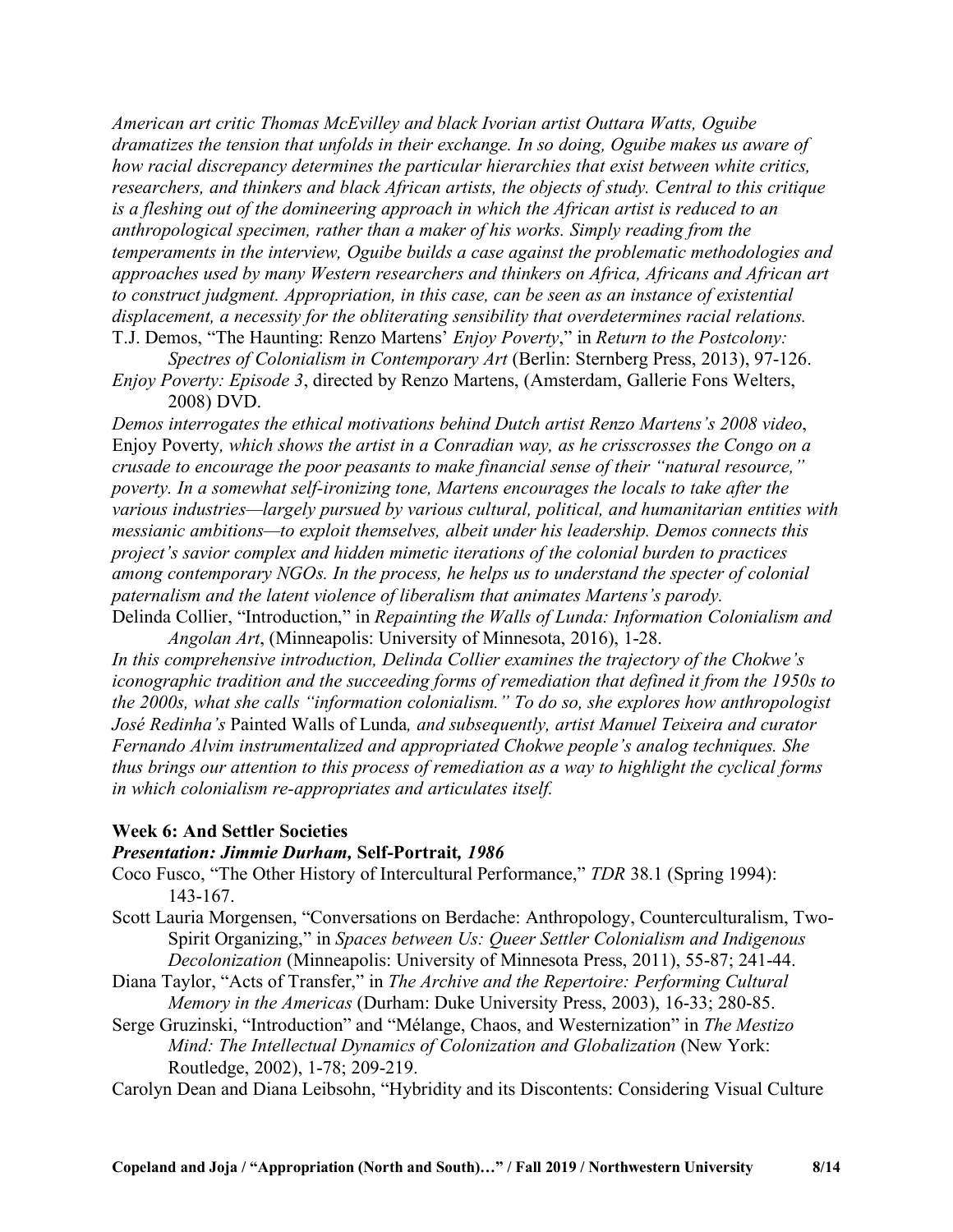in Colonial Spanish America," *Colonial Latin American Review* 12.1 (2003): 5-35.

\*Philip J. Deloria, "Countercultural Indians and the New Age," in *Playing Indian* (New Haven: Yale University Press, 1999), 154-180; 236-241.

## **Week 7: And Critical Anthropology**

## *Presentation: Trinh T. Minh-Ha,* **Reassemblage***, 1982*

- Johannes Fabian, "Time and the Emerging Other" in *Time and the Other: How Anthropology Makes its Object* (New York: Columbia University Press, 2002), 1-36; 187-191.
- Jacques Derrida, "Structure, Sign, and Play in the Discourse of the Human Sciences," in *The Structuralist Controversy: The Languages of Criticism and the Sciences of Man*, ed. Richard Macksey and Eugenio Donato (Baltimore: Johns Hopkins University, 1970), 1- 13.
- Michel-Rolph Trouillot, "Anthropology and the Savage Slot: The Poetics and Politics of Otherness," in *Recapturing Anthropology: Working in the Present*, ed. Richard G. Fox (Santa Fe, NM: School of American Research Press, 1991), 17-44.
- William Pietz, "The Problem of the Fetish, I," *RES Anthropology and Aesthetics* 9 (Spring 1985): 5-17.
- James Clifford, "On Collecting Art and Culture," in *The Predicament of Culture: Twentieth-Century Ethnography, Literature, and Art* (Cambridge, MA: Harvard University Press, 1988), 215-251.
- Hal Foster, "The Artist as Ethnographer," in *The Return of the Real: Art and Theory at the End of the Century* (Cambridge, MA: MIT Press, 1996), 171-203; 274-283.
- \*Trinh T. Minh-ha, *Reassemblage: From the Firelight to the Screen*, 40 min, 16mm, Jean-Paul Bourdier, 1982.

## **Week 8: And Postcolonial Critique**

## *Presentation: Kader Attia,* **Untitled (Ghardaïa)***, 2009*

- Frantz Fanon, "On National Culture," in *The Wretched of the Earth* (New York: Grove Press, 2004), 145-180.
- Homi Bhabha, "The Postcolonial and the Postmodern: The Question of Agency," in *The Location of Culture* (New York: Routledge Press, 2004), 171-197; 269-271.
- Edward Said, "Overlapping Territories, Intertwined Histories," in *Culture and Imperialism* (New York: Vintage Books, 1994), 1-61; 335-340.
- Sarah Nuttall, "Introduction" and "Entanglement," in *Entanglement: Literary and Cultural Reflections on Post-Apartheid* (Johannesburg: Wits University Press, 2009), 1-32; 161- 164.
- Kader Attia, "Signs of Reappropriation," in *Colonial Modern: Aesthetics of the Past, Rebellions of the Future*, ed. Tom Avermaete (London: Black Dog Architecture, 2010), 50-58.
- #Frank B. Wilderson, "Grammar and Ghosts: The Performative Limits of African Freedom," *Theatre Survey* 50.1 (May 2009): 119-125.

*Wilderson's article interrogates the recuperative logics of postcolonial/diasporic identity formations and the notions of cultural integrity always mobilized to address and redress the Black's paradigmatic displacement. In this case, a conference on African and Afro-Caribbean performance hosted at the University of California Irvine is the object of his study. Thinking through and with a number of the conference's performative and discursive gestures aimed at self-actualization, Wilderson beckons us to consider the "grammar and ghosts" of the paradigm*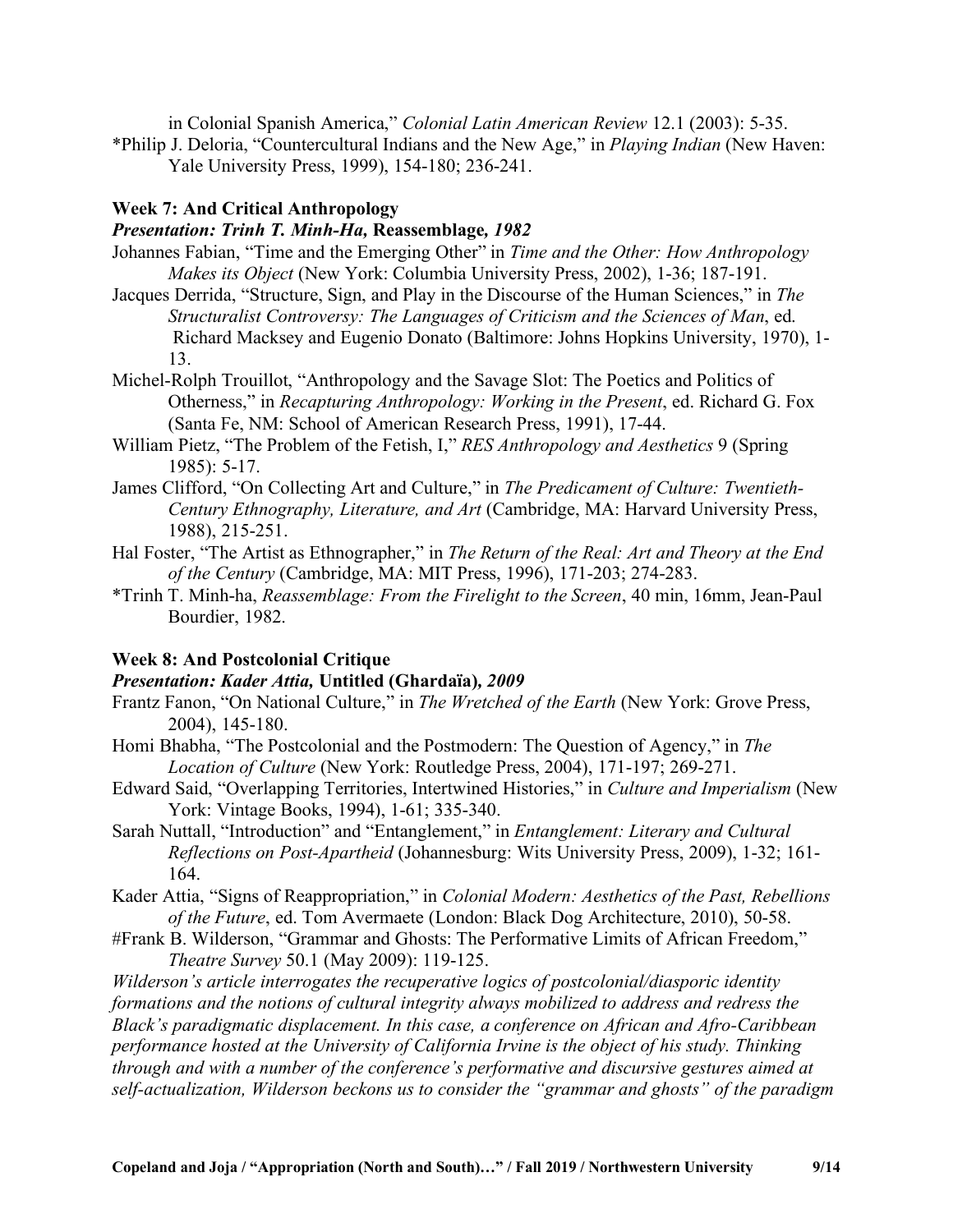*as beyond the reach of black enunciation. Additionally, in the final instance, his intervention is an attempt to question the recuperative gesture's inexplicable incapacity to "deniggerize." For Wilderson, the difficulty is that the world denies the Black, from the jump, the interiority, coherence, and sovereignty of any kind of black selfhood as well as the integrity of the self's engendered discursive accouterments. Here, appropriation is not an outcome or feature of antiblackness or colonialism, but the very constitutive source of it.*

\*Gayatri Spivak, "Poststructuralism, Marginality, Postcoloniality and Value," in *Literary Theory Today*, eds. Peter Collier and Helga Geyer-Ryan (Cambridge, MA: Polity Press, 1990), 239-244.

## *#Week 9: As Politico-Epistemological Dissonance*

*The aim of this particular week is to think through appropriation, in the political and epistemological senses, in the global south, as a mode of dispossessing the conquered for the colonizer's benefit.*

## *Presentation: Sammy Baloji,* **Mémoire,** *2006*

*Baloji's* Mémoire *series of photomontages brings together images of Lubumbashi's colonial past and present within a single frame. Historical black-and-white figures exploited by Belgian colonial firms are superimposed on the current architectural structures of the mining dumps. Marking temporal continuity or stasis between past and present, Baloji's images interrogate the narratives of occidental progress that independence discourse espoused. These images, with their haunting anachronism, help us understand both the non-event of postcolonial futurity as they also remind us of the perpetual lurking of the ghost of the past in contemporary African societies.*

Walter Mignolo, "Introduction: Coloniality: The Darker Side of Western Modernity," in *The Darker Side of Western Modernity: Global Futures, Decolonial Options* (Durham: Duke University Press, 2011), 1-26.

*In this chapter, Walter Mignolo conceptually maps the project of modernity as a singular event or structure that recomposes itself in various ways and contexts. The term "coloniality" presupposes an epistemological as well as ontological dimension to Western metaphysics. From this view, Western modernity is always already a colonial project, so that colonialism cannot be considered one that begins in the 19th century "after" slavery. Mignolo tries to situate coloniality in the historical longue durée of European conquest that extends throughout modernity's very sense of being, not as an aberration but as its structural necessity. From this perspective, the article helps us to historically contextualize, if not properly situate, appropriation as the constitutive feature in the unfolding of the modern world. Decoloniality therefore, as a responsive inevitability towards liberation, is a means of delinking and debunking the colonial situation.*

Max Weber, "Author's Introduction," in *The Protestant Ethic and the Spirit of Capitalism* (London: Routledge, 2001), xxviii-xxx.

*This extract represents a concise and clear summation of Max Weber's preface to his muchcelebrated book,* The Protestant Ethic and the Spirit of Capitalism*. We simply reproduce the author's remarks to point out a tendentious view, typical and shared by a number of Euro-American thinkers; Weber categorically argues, without any sense of irony, for the West's "right" to appropriate from "other" cultures, not only for the Western world's own benefit but also to enhance these cultures' potentiality.*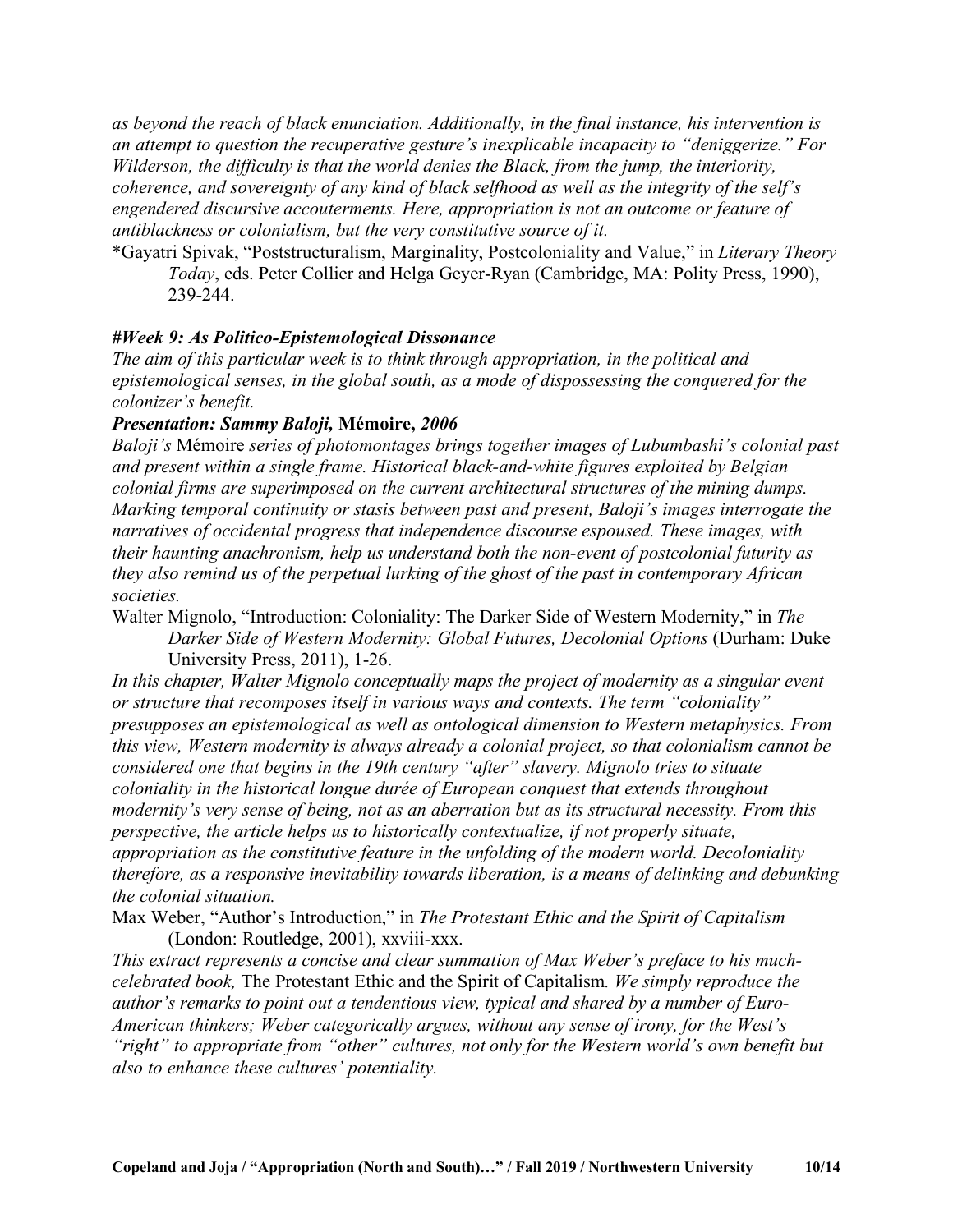Bernard Magubane, "Some Methodical and Theoretical Questions," in *Race and the Construction of the Dispensable Other* (Pretoria: Unisa Press, 2007), 1-39.

*This introduction to Magubane's seminal* Race and the Construction of the Dispensable Other*, highlights the author's concern with the proper location of and the conditions of possibility for racism in Western critical discourse. Considering a range of key sociological and historical writings, Magubane shows us that racism isn't actually an aberration by a few indecent thinkers from Christian, humanist or Enlightenment discourses. Rather, racism, according to Magubane, in his elaborate exposition of the methodological and theoretical genealogy of the social sciences, lies at the heart of Western thought. Though not speaking about appropriation, Magubane's article usefully explains the racist bases of disciplinary formations and the justificatory construction of colonial discourse.*

Audre Lorde, "The Master's Tools Will Never Dismantle the Master's House," in *Sister Outsider: Essays and Speeches by Audre Lorde* (Berkeley: Crossing Press, 2007), 110- 113.

*This is perhaps one of the most famous articles concerning patriarchal and racial ideologies and their impact, particularly on black women's lives; "difference" in a racist, sexist and homophobic world is the primary mode of oppression used not only to control women, but also, eventually, to silence and manipulate them. However, Lorde does not succumb to this reduction; by her lights, differences between or amongst women are usable beyond the narrative strictures of those in power. Lorde therefore insists that there's a need to overcome these trappings and to look for new ways that will totally "dismantle" what she calls "the master's house." After all, she says, survival is not an academic skill. By asking "us" to look beyond the categories and toolkits that reify practices of oppression, Lorde's piece implicitly cautions us about the uncritical reception of ruling ideas, practices, and ways.*

Lewis Gordon and Jane Gordon, "Introduction: On Working through a Most Difficult Terrain," in *A Companion to African-American Studies*, ed. Lewis Gordon and Jane Gordon

(Hoboken: Wiley-Blackwell, 2006), ix-xi.

*As a way of framing their anthology, Lewis and Jane Gordon argue about the complex and heterogeneous genealogy of African American thought. Taking up Audre Lorde's imperative to abandon the "master's tools," they eventually turn her thesis on its head in a two-pronged response. On the one hand, they contest Lorde's quick and wholesale surrendering of the master's toolbox, suggesting that in many instances such tools are either not wholly problematic or, in fact, stolen property. On the another hand, they argue, Lorde's gesture discounts how oppressed people have found creative ways to reconfigure, reorient, and ultimately subvert ideas or practices intended to harm them, opening a space between expropriation and subversive appropriation.*

\*Denise Ferreira da Silva, "Unpayable Debt: Reading Scenes of Value against the Arrow of

Time," in *The Documenta 14 Reader*, ed. Quinn Latimer et. al. (Munich: Prestel, 2017), 81-112.

*In this article Denise da Silva considers non-European status and value vis-à-vis the logics of colonial power and capital. Da Silva sees the impoverishment of non-white communities since the 2007/8 financial meltdown due to pernicious lending practices as racially motivated, which is to say, as part of a cyclical problem endemic to racial capitalism's modes of extracting value. Using the concept of unpayable debt, Da Silva helps us think about the traps of raciality and the inability of non-Europeans to untangle themselves from them. Ultimately, she interprets the logic*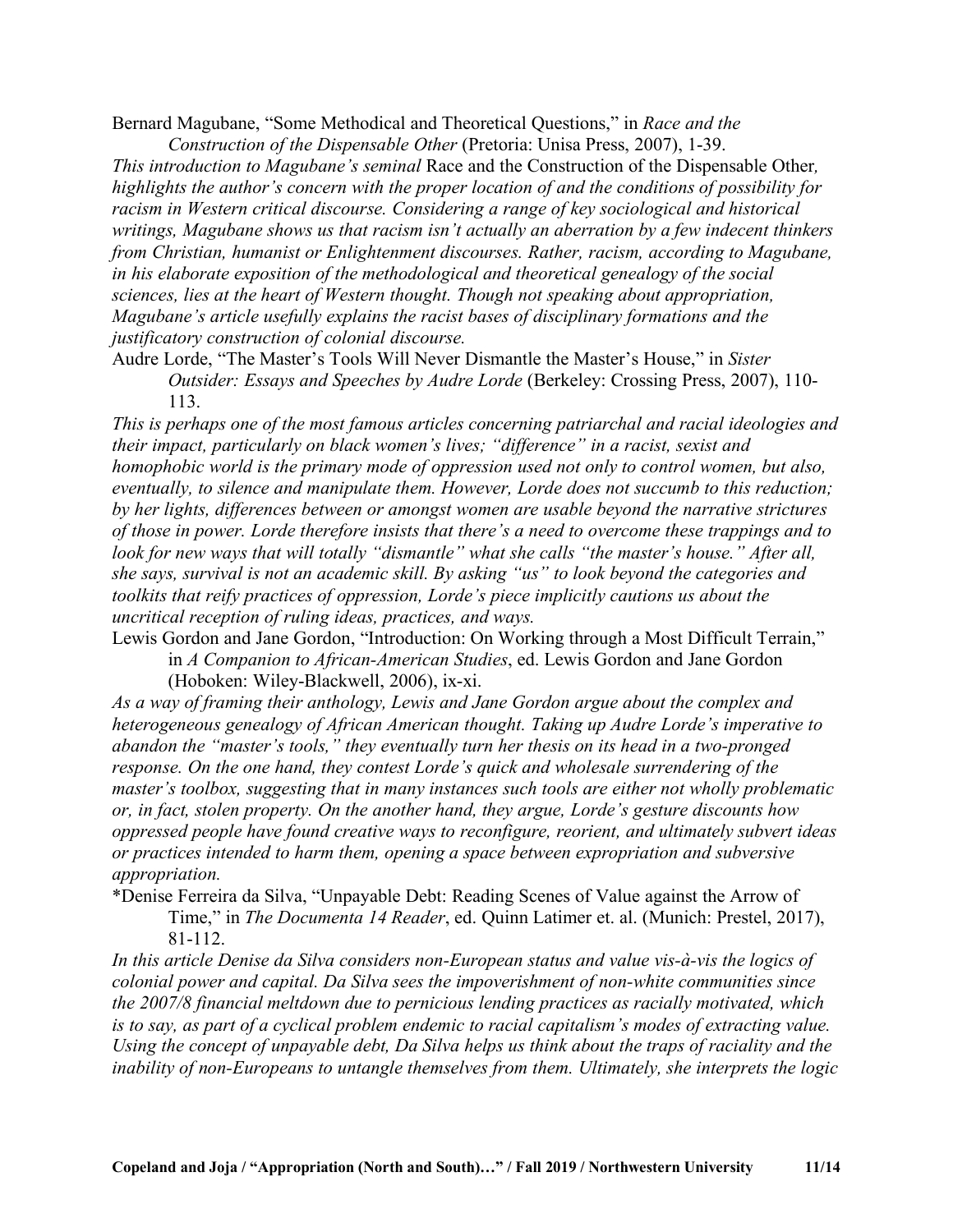*of racial violence and its thirst for the non-white as part of a larger system based on an appropriative impulse intrinsic to Western discourse and inseparable from capitalism.*

# *#Week 10: As Nationalist Imperative: Some Discords*

*Forms of appropriation remain pervasive in modern African artistic discourse. This section is interested in appropriation as an imperative or problem within nationalist discourse in African modern art. By sitting with past and present debates on modern artistic representation in Africa, this week's readings interrogate how we continue to think of cultural authenticity, translation, nationality, and agency.*

# *Presentation: Kemang Wa Lehulere,* **History Will Break Your Heart** *(2015), and Edson Chagas,* **Tipo Passe** *(2015)*

*Artists Kemang Wa Lehulere (South Africa) and Edson Chagas (Angola) raise questions about the elision and marginalization of the artistic practices of African people in their respective national contexts. By citing and using works by other artists in their own practices, they help to highlight the paradoxes of visibility and erasure in art-historical writing.*

V. Y. Mudimbe, "Reprendre: Enunciations and Strategies in Contemporary African Arts," in *Reading the Contemporary: African Art from Theory to the Market*, ed. Olu Oguibe and Okwui Enwezor (London: Institute of International Visual Arts, 1999), 30-47.

*Mudimbe's article is concerned with how "Contemporary African Art" struggles with the colonial legacy in moving toward self-making. The philosopher develops the concept of "reprendre"—loosely translated, "to take up again"—to interrogate how the African artist finds herself constantly interrupted by the strictures of the colonial encounter in spite of her attempts to subvert or overcome them. Mudimbe comes close to suggesting that popular arts operate differently or with different registers that give them an advantage to undermine or ignore these traps. The concept of reprendre in this case anticipates appropriation as a strategic or tactical recourse and means in a society whose cultural campus is ravaged by colonialism.* Olu Oguibe, "Nationalism, Modernity, Modernism," in *The Culture Game* (Minneapolis:

University of Minnesota, 2004), 47-59.

*Olu Oguibe's text traces the nationalist imperative and its discontents in early modern African art. The focus of the article is on how artists like Aina Onabulu, Gerard Sekoto, Ernest Mancoba and others made use of modern forms of expression—both "Western" and "traditional"—to reinterpret their realities. Through comparative analysis, Oguibe equally studies these artists' limitations as well as breakthroughs. He distinguishes between earlier modernists' mimetic and reifying strategies and those of practitioners like Mancoba who have arguably subverted such formal principles. Relying on Mancoba's complex and prescient negotiation of modern forms, Oguibe shows how the artist paved the way toward a new sensibility that not only charts a unique line for African modernity, but also modern art broadly construed.*

Michael Taussig, "In Some Way or Another One Can Protect Oneself from Evil Spirits by Portraying Them," in *Mimesis and Alterity: A Particular History of the Senses* (New

York: Routledge, 1992), 1-18.

*Revisiting ethnographic studies published in the 1930s, Michael Taussig's article explores the Peruvian Cuna people's healing figurines—both their origins and the potency they derive due to mimesis or replication. Taussig points us to a central contradiction: if the Cuna figurines do not embody the actual physical appearance of themselves but their supposed colonizers, what curative capacities do these ritual sculptures have or embody? Instead of taking a critical*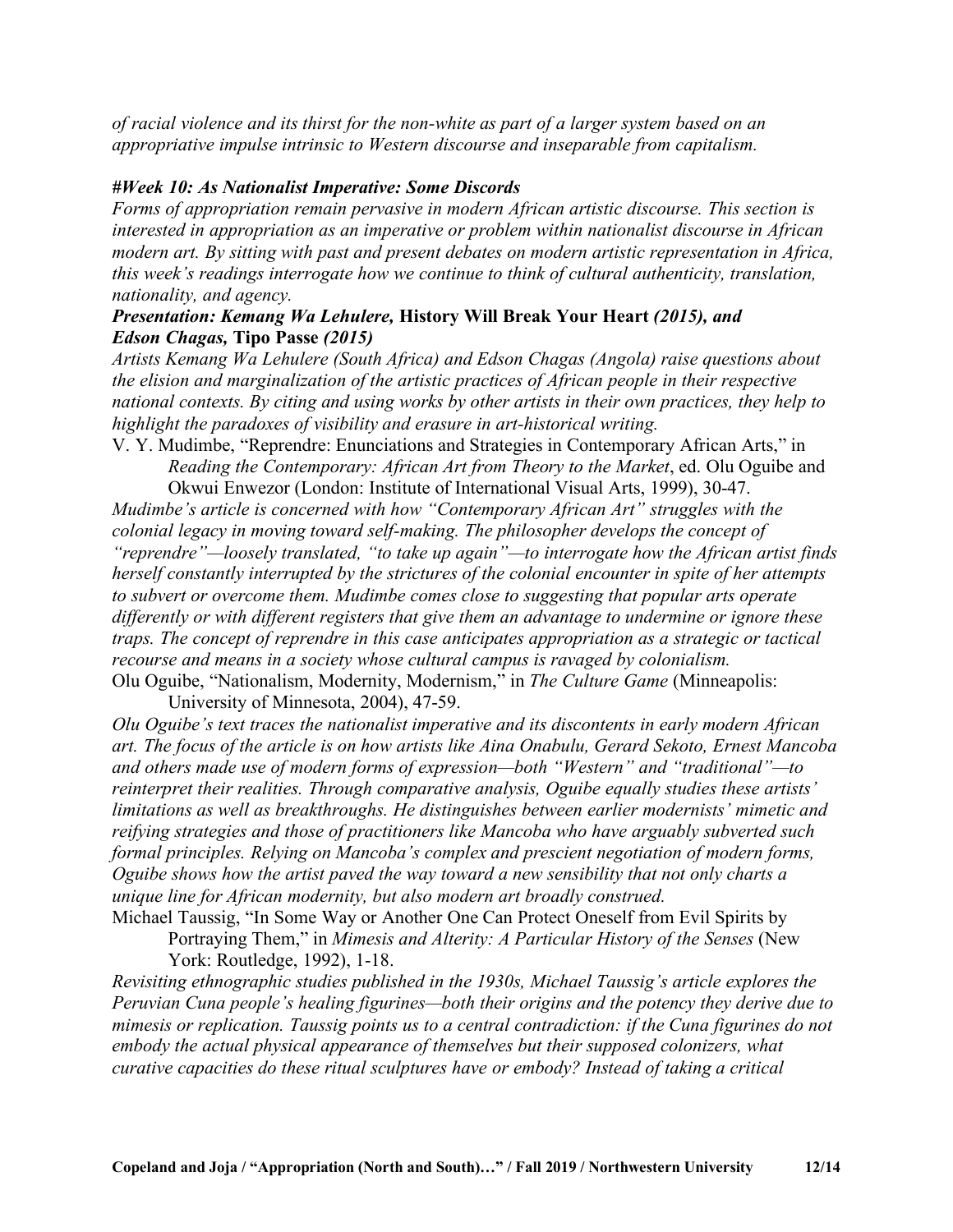*position against mimesis or replication, this article helps us to think differently about how it can be of use, and, indeed, be subversive.*

Martina Köppel-Yang, "75% Red, 20% Black and 5% White: Pop Aesthetics in Post-

Revolutionary China," in *Pop Art and Vernacular Cultures,* ed. Kobena Mercer (London: Institute of International Visual Arts, 2007), 198-217.

*Martina Köppel-Yang reflects on the 1980s and '90s styles of "cynical realism" and "political pop" that came to typify the contemporary Chinese art scene. Following the cultural revolution, and its populist iconography built around peasant struggle—with Mao as the leading figure— Köppel-Yang takes us through the subsequent shifts, either towards subversion or cynicism, in the meanings of revolutionary iconography. Here again, we see appropriation considered differently or for a purpose that isn't properly associated with hegemonic art-historical understandings of the term.*

Everlyn Nicodemus, "The Center of Otherness," in *Global Visions: Towards a New*

*Internationalism in the Visual Arts*, ed. Jean Fisher (London: Kala Press, 1994), 91-104. *Here Everlyn Nicodemus interrogates the uneven ways in which non-European cultural practices are open and available for use, abuse, and distortion in the name of disciplinary practice. Placing imperialism and colonial relations at the heart of humanistic disciplines like art history and anthropology, Nicodemus examines the continuities between Western researchers and the colonial paradigm that informs their practices. Nicodemus argues that Western discourse, and the disciplines that uphold its assumptions, are constructed at the expense of nonwestern (especially African) peoples.*

Elizabeth Harney, "The École de Dakar: Pan-Africanism in Paint and Textile," *African Arts* 35.3 (Autumn 2002): 12-31; 88-90.

*This article considers the controversial legacy of Senegalese president Léopold Senghor's cultural policy in the form of the Négritude movement. Elizabeth Harney attempts a critical defense of the role Senghor's École de Dakar played in promoting artistic mimesis and selfprimitivization, allowing us to think through the complexities of Négritude—its aesthetic branding and conceptualization—through close readings of paintings and textile reproductions.* Lewis Nkosi, "The Ideology of Reconciliation: Its Effects on South African Culture," in *Writing*

*Home: Lewis Nkosi on South African Writing,* eds. Michael Chapman and Lindy Stiebel (Pietermaritzburg: UKZN Press, 2016), 149-155.

*The concept of reconciliation, central to the nation-building narrative of the early post-apartheid era, is currently under critical scrutiny in South African public discourse. Lewis Nkosi problematizes the presuppositions and agenda of this concept in order to consider how the ideology of reconciliation has shaped and continues to limit the post apartheid cultural imaginary.*

\*Nkiru Nzegwu, "The Africanized Queen: Metonymic Site Of Transformation," *African Studies Quarterly* 1.4 (Winter 1998): 47-56.

*Nkiru Nzegwu attempts a defense and contextualization of Nigerian artist Ben Enwonwu's Africanization of Queen Elizabeth in a portrait that caused a stir virtually tantamount to his art's rejection both by his contemporaries and much recent scholarship. The essay thus tries to lay out the strategic imperatives and the potential for nationalist subversion in Enwonwu's work. Nzegwu isn't here raising questions of appropriation or cultural borrowing, per se, but making a*

*tactical gesture toward black artists like Enwonwu working within a colonial tradition to express ideas that arguably rework his own assumptions.*

\*Rasheed Araeen, "Modernity, Modernism, and Africa's Place in the History of Art of Our